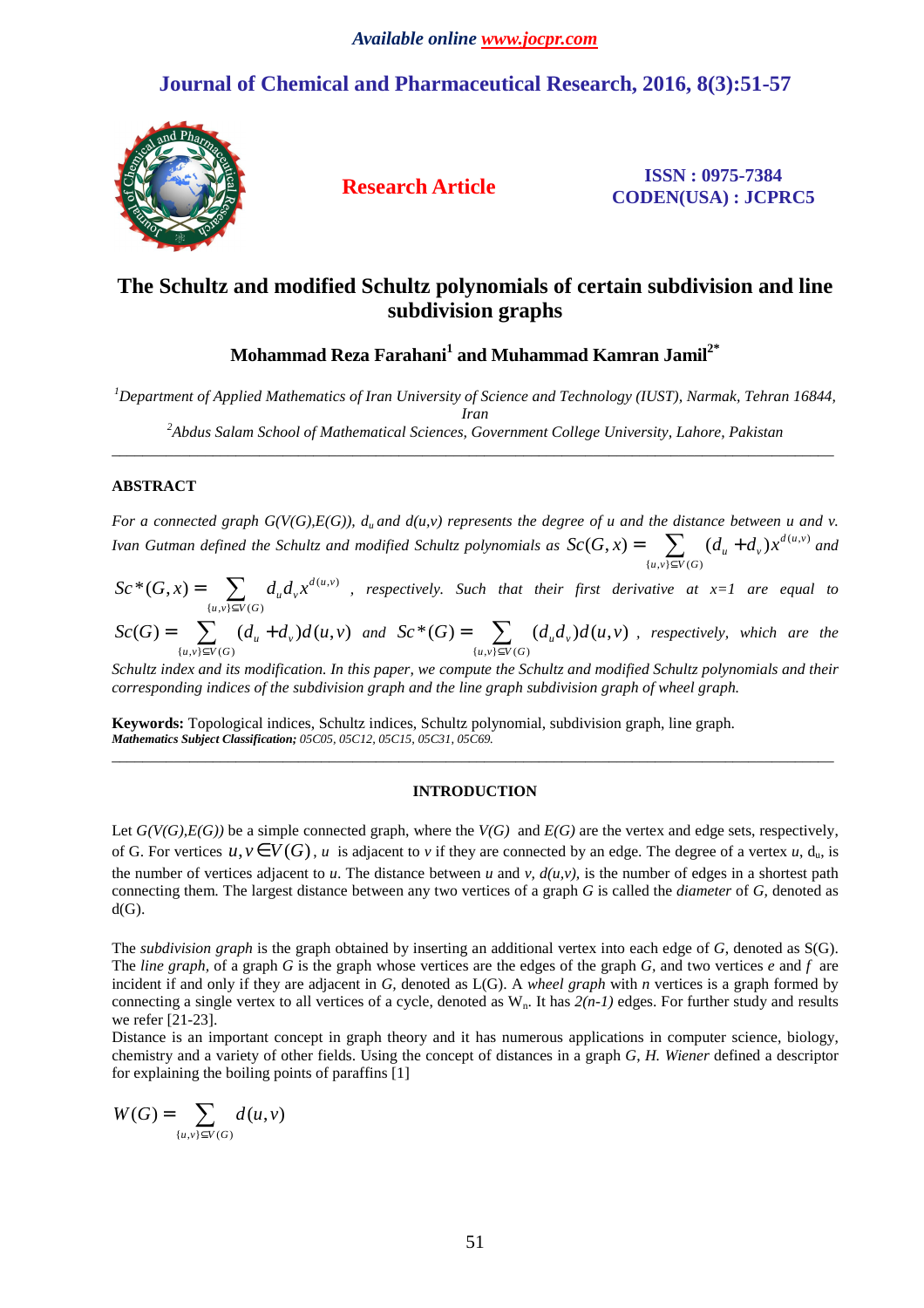This descriptor is known as Wiener index. A topological index is a real number related to a structural graph of a molecule, and it does not depend on the labelling or pictorial representation of a graph. A lot of topological indices have been introduced, Wiener index is one of the topological indices that correlate with some of the physicochemical properties of the compound [2,3].

\_\_\_\_\_\_\_\_\_\_\_\_\_\_\_\_\_\_\_\_\_\_\_\_\_\_\_\_\_\_\_\_\_\_\_\_\_\_\_\_\_\_\_\_\_\_\_\_\_\_\_\_\_\_\_\_\_\_\_\_\_\_\_\_\_\_\_\_\_\_\_\_\_\_\_\_\_\_

*Harry Shultz* [5] introduced another distance based topological index known as Shultz index  $\sum_{i=1}^n (L_i - L_i) L_i$ 

$$
Sc(G) = \sum_{\{u,v\} \subseteq V(G)} (d_u + d_v) d(u,v)
$$

The Schultz index is closely related to the Wiener index in the case of trees with relation  $S(G) = 4W(G) - n(n-1)$  [6]. *Gutman et. al.* [7] defined the modified Schultz index as

$$
Sc^*(G) = \sum_{\{u,v\} \subseteq V(G)} (d_u d_v) d(u, v)
$$

This topological index also closely related to Wiener index with relation [8].  $Sc^*(G) = 4W(G) - n(2n-1)$ 

*H. Hosoya* [4] introduced a distance-based polynomial to generate distance distributions for graphs, called the Wiener polynomial

$$
H(G, x) = \sum_{\{u, v\} \subseteq V(G)} x^{d(u, v)}
$$

The first derivative of  $H(G, x)$  at  $x=1$  is equal to Wiener index of G. Gutman [9] introduced new polynomials called the Schultz polynomial and the modified Schultz polynomial as

$$
Sc(G, x) = \sum_{\{u,v\} \subseteq V(G)} (d_u + d_v) x^{d(u,v)}
$$

$$
Sc^*(G, x) = \sum_{\{u,v\} \subseteq V(G)} d_u d_v x^{d(u,v)}
$$

Such that their derivative at  $x=1$  are equal to the Schultz and modified Schultz indices. He also obtained some connection between these polynomials and Wiener polynomial of trees. For further details we refer [10-20].

### **RESULTS AND DISCUSSION**

In this section, we compute the Schultz and modified Schultz polynomials and their corresponding Schultz and modified Schultz topological indices of subdivision graph of the wheel graph  $S(W_n)$  and the line graph subdivision graph of the wheel graph  $L(S(W_n))$ .

**Theorem 1.** Let  $S(W_n)$  be the subdivision graph of the wheel graph with order n $\geq$ 3. Then, • The Schultz polynomial and index of  $S(W_n)$  are equal to  $Sc(S(Wh),x)=(n^2+17n)x+(3n^2+19n)x^2+(6n^2+7n)x^3+(4n^2+2n)x^4+(5n^2-20n)x^5+(2n^2-10n)x^6.$ *Sc(S(Wn))*=*78n<sup>2</sup> -76n.* 

• The Modified Schultz polynomial and index of  $S(W_n)$  are equal to  $Sc*(S(W_n),x)=(n^2+18n)x+(5n^2+19n)x^2+(8n^2+6n)x^3+(8n^2+5n)x^4+(6n^2-24n)x^5+(2n^2-10n)x^6.$ *Sc\*(S(Wn))=109n<sup>2</sup> -86n.* 

*Proof.* Consider the subdivision graph of a wheel graph  $W_n$  with order n $\geq$ *3*. By definitions of the subdivision graph and the wheel graph, one can see that the number of vertices in  $S(W_n)$  is equal to  $|V(S(W_n))| = |V(W_n)| + |E(W_n)| = 3n+1$ , in which 2n vertices of  $S(W_n)$  have degree 2 and *n* vertices of the subdivision graph of  $W_n$  have degree 3 and only center vertex *c* has degree *n.* 

Thus, we divide the vertex set  $V(S(W_n))$  in three partitions

 $V_2 = \{v \in V(S(W_n)) | d_v = 2\},\$ *V3={v*∈*V(S(Wn))| dv=3},*  $V_n = \{c \in V(S(W_n)) \mid d_c = m\}.$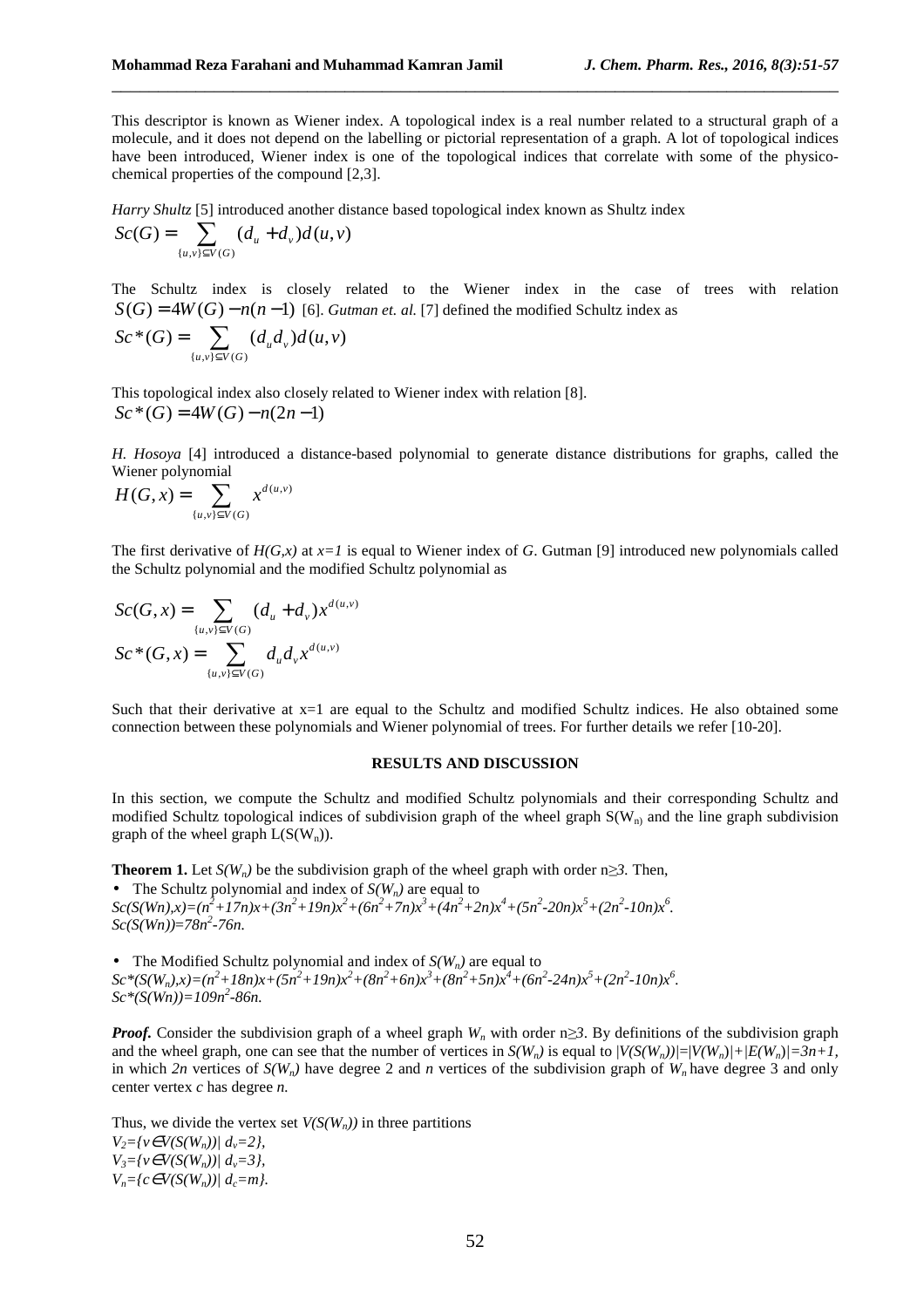The definition of the subdivision graph of the wheel graph  $W_n$  and from Figure 1, the size of these three vertex subsets are  $|V_2|=2n$ ,  $|V_3|=n$  and  $|V_n|=1$  and the number of edges of  $S(W_n)$  is equal to

\_\_\_\_\_\_\_\_\_\_\_\_\_\_\_\_\_\_\_\_\_\_\_\_\_\_\_\_\_\_\_\_\_\_\_\_\_\_\_\_\_\_\_\_\_\_\_\_\_\_\_\_\_\_\_\_\_\_\_\_\_\_\_\_\_\_\_\_\_\_\_\_\_\_\_\_\_\_

$$
|E(S(W_n))|=1/2[2 \times |V_2|+3 \times |V_3|+n \times |V_n|]=\frac{2 \times 2n+3 \times n+n \times 1}{2}=4n.
$$

From Figure 1, we see that there are distances between vertices of the subdivision graph of the wheel graph *W<sup>n</sup>* are up to six and the diameter of  $S(W_n)$  is equal to  $d(S(W_n))=6$ . In other words for every vertices  $u, v \in V(S(W_n))$ ; ∃*d(u,v)*∈*{1,2,...,6}*.

Now, from the structure of the subdivision graph of the wheel graph  $S(W_n)$  (see Figure 1), we compute all terms of the Schultz polynomial, Modified Schultz polynomial of *S(Wn)*, based on the number of *d(u,v)* ∀*v,u*∈*V(S(Wn)).*

Here consider  $d(u, v) = 1 \ (\forall v, u \in V(S(W_n)))$ , so from the edge set  $E(S(W_n))$ , we see that there are *n* path with length one or *n* edges  $cv \in E(S(W_n))$  for only vertex  $c \in V_n \subset V(S(W_n))$  and a vertex  $v \in V_2 \subset V(S(W_n))$  that  $d_c + d_v = n+2$  and  $d_c \times d_v = 2n$ . For a vertex  $u \in V_3 \subset V(S(Wn))$ , there are 3 path with length one until a vertex  $v \in V_2$  or 3n edges  $uv \in E(S(Wh))$  such that  $d_u = 3$ ,  $d_v = 2$  and alternatively  $d_u + d_v = 5$  &  $d_u \times d_v = 6$ . Therefore the first terms of the Schultz and Modified Schultz polynomials of  $S(Wn)$  will be  $n(n+2)x+3n(5)x=(n^2+17n)x$  and  $n(2n)x+3n(6)x=(2n^2+18n)x$ , respectively.

In case  $d(u, v)=2$  { $v, u\} \subset V(S(W_n))$ ; there are n 2-edges paths between Center vertex  $c \in V_n$  and vertices from  $V_3CV(S(Wh))$ , there are  $\frac{1}{2}(2/V_3)/=n$  2-edges paths between all vertices  $u, v \in V_3$  that  $d_u + d_v = 6$  &  $d_u \times d_v = 9$ . Finally there are  $\frac{1}{2}[2n+n(n-1)+4n]=\frac{1}{2}(n^2+5n)$  2-edges paths between all vertices *uv* from  $V_2\subset V(S(Wn))$ , such that  $d_u + d_v = d_u \times d_v = 4$ . Then the second terms of the Schultz and Modified Schultz polynomials of *S(Wn)* are equal to  $[6 \times n + (n+3) \times n + 4 \times \frac{1}{2}(n^2+5n)]x^2 = (3n^2+19n)x^2$  and  $[9 \times n + (3n) \times n + 4 \times \frac{1}{2}(n^2+5n)]x^2 = (5n^2+19n)x^2$ , respectively.

Here, we can compute all other terms of the Schultz and Modified Schultz polynomials of  $S(W_n)$  by using the definition of the subdivision graph of the wheel graph (Figure 1). Thus, we present all coefficients and terms of the Schultz and Modified Schultz polynomials of *S(Wn)* in Table 1 (for all *d(u,v)*∈*{1,2,...,6}).*



**Figure 1.** The wheel graph  $W_{16}$  and the subdivision graph of a wheel graph  $W_{16}$ .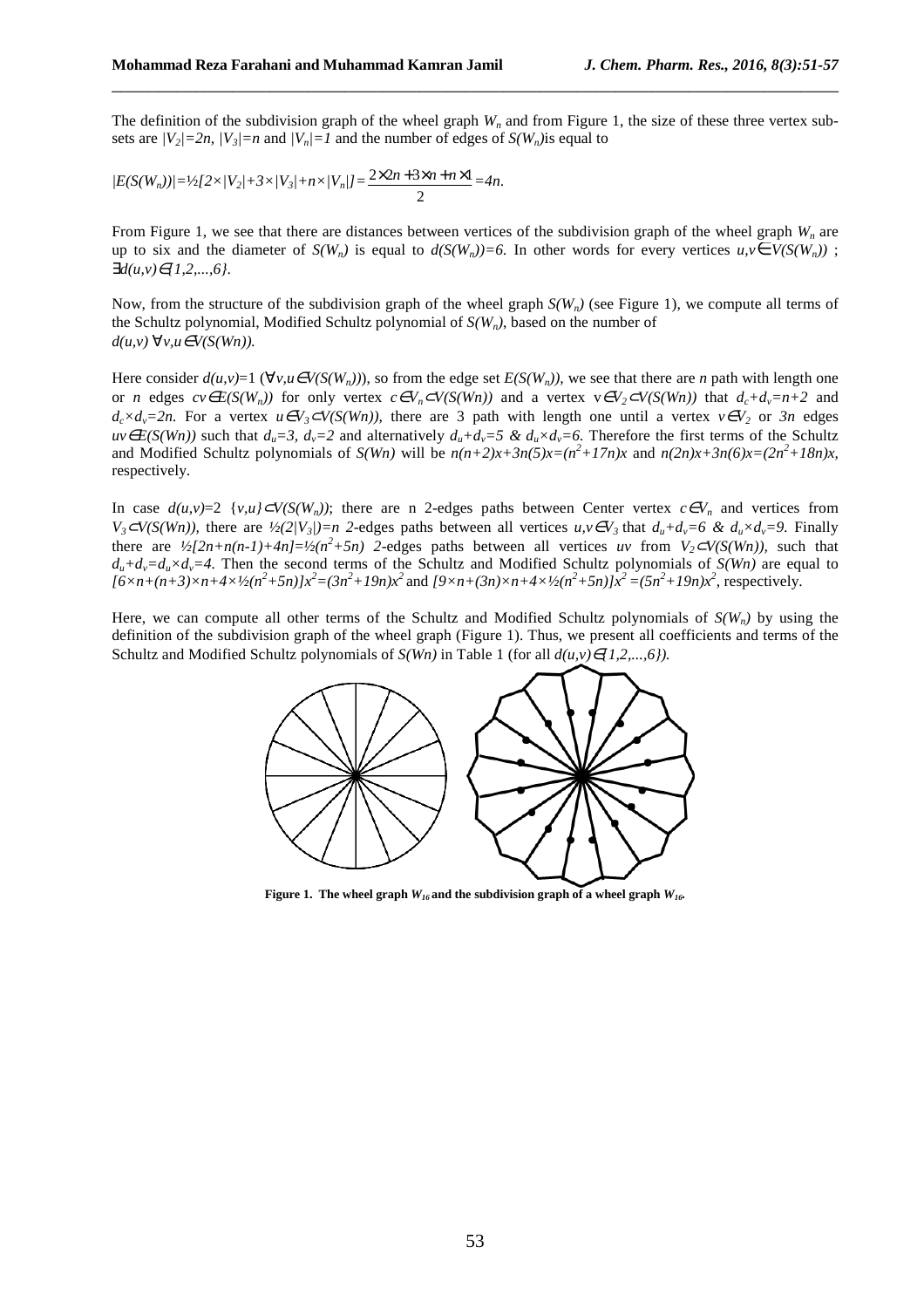| distance $d(u, v)$ | degrees of<br>$d_u \& d_v$ | No. $d(u, v)$ -edges paths | term of Schultz polynomial<br>$x^{d(u,v)}$ | term of Modified Schultz polynomial<br>$x^{d(u,v)}$ |
|--------------------|----------------------------|----------------------------|--------------------------------------------|-----------------------------------------------------|
| $\boldsymbol{l}$   | 2 & 2                      | $\theta$                   | 0                                          | $\theta$                                            |
|                    | 2 & 3                      | $ V_2 =3n$                 | 15n                                        | 18n                                                 |
|                    | 3 & 3                      | $\theta$                   | $\theta$                                   | 0                                                   |
|                    | 2 & n                      | $\cal N$                   | $n(n+2)$                                   | $2n^2$                                              |
|                    | 3 & n                      | $\theta$                   | $\theta$                                   | $\theta$                                            |
|                    |                            |                            | $n^2 + 17n$                                | $n^2 + 18n$                                         |
|                    |                            |                            |                                            |                                                     |
| $\overline{c}$     | 2 & 2                      | $\frac{1}{2}(n^2+5n)$      | $2(n^2+5n)$                                | $2(n^2+5n)$                                         |
|                    | 2 & 3                      | $\theta$                   | $\theta$                                   | $\boldsymbol{\theta}$                               |
|                    | 3 & 3                      | $\cal N$                   | 6n                                         | 9n                                                  |
|                    | 2 & n                      | $\theta$                   | $\theta$                                   | $\theta$                                            |
|                    | 3 & n                      | $\cal N$                   | $n(n+3)$                                   | $3n^2$                                              |
|                    |                            |                            | $3n^2 + 19n$                               | $5n^2 + 19n$                                        |
|                    |                            |                            |                                            |                                                     |
| $\mathfrak z$      | 2 & 2                      | $\theta$                   | $\overline{\theta}$                        | $\theta$                                            |
|                    | 2 & 3                      | $ V_3/(n-1)+2/V_3 $        | $5(n^2+n)$                                 | $6(n^2+n)$                                          |
|                    | 3 & 3                      | 0                          | $\theta$                                   | $\theta$                                            |
|                    | 2& n                       | $ V_3 $                    | $n(n+2)$                                   | $2n^2$                                              |
|                    | 3 & n                      | $\theta$                   | $\overline{\theta}$                        | $\overline{\theta}$                                 |
|                    |                            |                            | $6n^2 + 7n$                                | $8n^2+6n$                                           |
|                    |                            |                            |                                            |                                                     |
| $\overline{4}$     | 2 & 2                      | $n(n-2)+n=n^2-n$           | $4(n^2-n)$                                 | $4(n^2-n)$                                          |
|                    | 2 & 3                      | $\theta$                   | $\theta$                                   | $\theta$                                            |
|                    | 3 & 3                      | $\boldsymbol{n}$           | 6 <sub>n</sub>                             | 9n                                                  |
|                    | 2& n                       | $\boldsymbol{\mathit{0}}$  | $\theta$                                   | $\boldsymbol{\theta}$                               |
|                    | 3 & n                      | $\boldsymbol{\mathit{0}}$  | $\overline{\theta}$                        | $\overline{\theta}$                                 |
|                    |                            |                            | $4n^2 + 2n$                                | $8n^2+5n$                                           |
|                    |                            |                            |                                            |                                                     |
| 5                  | 2 & 2                      | $\boldsymbol{\theta}$      | $\boldsymbol{\theta}$                      | $\boldsymbol{\theta}$                               |
|                    | 2 & 3                      | $ V_3 $ ( $ V_3 $ -4)      | $5(n^2-4n)$                                | $6(n^2-4n)$                                         |
|                    | 3 & 3                      | $\theta$                   | $\overline{0}$                             | $\overline{\theta}$                                 |
|                    | 2& n                       | $\theta$                   | 0                                          | $\theta$                                            |
|                    | 3 & n                      | $\theta$                   | $\overline{\theta}$                        | $\theta$                                            |
|                    |                            |                            | $5n^2 - 20n$                               | $6n^2 - 24n$                                        |
|                    |                            |                            |                                            |                                                     |
| 6                  | 2 & 2                      | $\frac{1}{2}n(n-5)$        | $2n(n-5)$                                  | $2n(n-5)$                                           |
|                    | 2 & 3                      | $\theta$                   | $\boldsymbol{\mathit{0}}$                  | $\boldsymbol{\theta}$                               |
|                    | 3 & 3                      | $\theta$                   | $\overline{\theta}$                        | $\overline{\theta}$                                 |
|                    | 2 & n                      | $\boldsymbol{\mathit{0}}$  | $\overline{\theta}$                        | $\theta$                                            |
|                    | 3 & n                      | $\theta$                   | $\boldsymbol{\theta}$                      | $\theta$                                            |
|                    |                            |                            | $2n^2 - 10n$                               | $2n^2 - 10n$                                        |

Table 1. all coefficients and terms of the Schultz and Modified Schultz polynomials of  $S(Wn)$   $\forall d(u,v) \in \{1,2,...,6\}$  &  $u,v \in V(S(W_n))$ 

\_\_\_\_\_\_\_\_\_\_\_\_\_\_\_\_\_\_\_\_\_\_\_\_\_\_\_\_\_\_\_\_\_\_\_\_\_\_\_\_\_\_\_\_\_\_\_\_\_\_\_\_\_\_\_\_\_\_\_\_\_\_\_\_\_\_\_\_\_\_\_\_\_\_\_\_\_\_

Now, from Table 1, we see the Schultz, Modified Schultz polynomials of the subdivision graph of the wheel graph *S(Wn)* are equal to:

$$
Sc(S(Wn),x)=\frac{1}{2}\sum_{u,v\in V(S(Wn))}(d_u+d_v)x^{d(u,v)}
$$
  
= $(n^2+17n)x+(3n^2+19n)x^2+(6n^2+7n)x^3+(4n^2+2n)x^4+(5n^2-20n)x^5+(2n^2-10n)x^6.$ 

*Sc\*(S(Wn),x)=½*  $u, v \in V(S(Wn))$  $\sum$   $(d_u \times d_v) x^{d(u,v)}$  $=(n^2+18n)x+(5n^2+19n)x^2+(8n^2+6n)x^3+(8n^2+5n)x^4+(6n^2-24n)x^5+(2n^2-10n)x^6.$ 

Also, by definitions of the Schultz, Modified Schultz indices, we have

$$
Sc(S(Wn)) = \frac{\partial Sc(S(Wn), x)}{\partial x}\Big|_{x=1}
$$
  
=  $\frac{\partial}{\partial x}\Biggl( (n^2 + 17n)x + (3n^2 + 19n)x^2 + (6n^2 + 7n)x^3 + (4n^2 + 2n)x^4 + (5n^2 - 20n)x^5 + (2n^2 - 10n)x^6 \Biggr)_{x=1}$   
= 78n<sup>2</sup>-76n.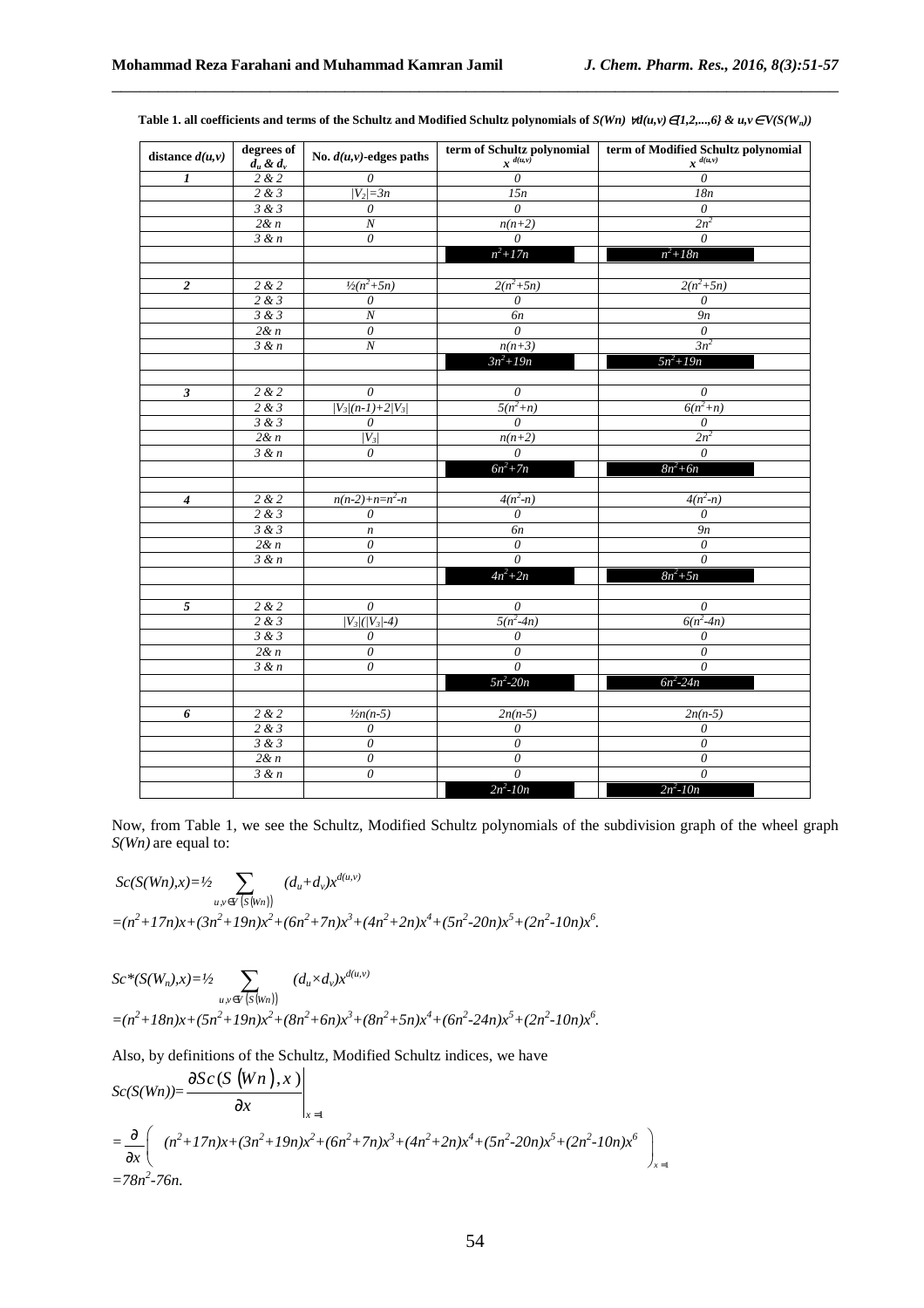$$
Sc^*(S(Wn)) = \frac{\partial Sc^*(S(Wn), x)}{\partial x}\Big|_{x=1}
$$
  
=  $\frac{\partial}{\partial x}\Biggl( (n^2 + 18n)x + (5n^2 + 19n)x^2 + (8n^2 + 6n)x^3 + (8n^2 + 5n)x^4 + (6n^2 - 24n)x^5 + (2n^2 - 10n)x^6 \Biggr)_{x=1}$   
=  $(n^2 + 18n)x1 + (5n^2 + 19n)x2 + (8n^2 + 6n)x3 + (8n^2 + 5n)x4 + (6n^2 - 24n)x5 + (2n^2 - 10n)x6 \Biggr)$   
=  $109n^2-86n$ .

Thus, this completed the proof of Theorem 1. ■

**Theorem 2.** Let  $L(S(W_n))$  be the line graph of the subdivision graph of the wheel graph. Then, The Schultz polynomial and index of  $L(S(W_n))$  are equal to  $Sc(L(S(W_n)),x)=(2n^3+27n)x+(n^3+4n^2+27n)x^2+(2n^3+7n^2+15n)x^3+(12n^2-24n)x^4+(6n^2-54n)x^5$  $Sc(L(S(W_n)))=10n^3+107n^2-240n$ .

• The Modified Schultz polynomial and index of  $L(S(W_n))$  are equal to  $Sc*(L(S(W_n)),x)=(1/n^4-12n^3+3n^2+36n)x+(3n^3+3n^2+36n)x^2+1/2(12n^5-3n^2+63n)x^3+(18n^2-36n)x^4+(9n^2-81n)x^5$ *Sc\**(*L*(*S*(*W<sub>n</sub>*)))= $\frac{1}{2}n^4 + 7n^3 + \frac{243}{2}n^2 - 252n$ .

*Proof.* Consider  $L(S(W_n))$  as the line graph of the subdivision graph of the wheel graph " $W_n$ " with order  $\forall n \geq 3$ . From the definitions of subdivision and line graphs in Section 1, we see that a general form of  $L(S(W_n))/V(L(S(W_n)))=4n$ vertices and  $|E(L(S(W_n)))| = \frac{1}{2n(n+9)}$  edges. Also, from Figure 2, we see that  $L(S(W_n))$  has *n* vertices with degree *n* and 3n vertices with degree 3. In other words, we have two sub-sets of *V(L(S(Wn)))* as follow:

\_\_\_\_\_\_\_\_\_\_\_\_\_\_\_\_\_\_\_\_\_\_\_\_\_\_\_\_\_\_\_\_\_\_\_\_\_\_\_\_\_\_\_\_\_\_\_\_\_\_\_\_\_\_\_\_\_\_\_\_\_\_\_\_\_\_\_\_\_\_\_\_\_\_\_\_\_\_

 $V_n = \{v \in V(L(S(W_n))) \mid d_v = n\}$ *V3={v*∈*V(L(S(Wn)))|dv=3}* 

Such that  $V(L(S(W_n)))=V_n LV_3 \& (V_n)=n$  and  $|V_3|=3n (|E(L(S(W_n)))|=|V_2(S|V_3)+n|V_n|=|V_2(n+9)|$ .

Here from Figure 2, one can see that the diameter of  $L(S(W_n))$  is equal to five *(*the diameter  $d(G)$  of *G* is the longest topological distance between vertices in  $V(G)$ .). Obviously  $\forall u, v \in V(L(S(W_n)))$ ;  $d(u, v)$  is equal to 1,2,...,5.

Now, similar to proof of Theorem 1, we compute all terms of the Schultz polynomial, Modified Schultz polynomial of the line graph of the subdivision graph of the wheel graph by using the number of  $d(u, v)$  for all pairs of *u,v*∈*V*(*L*(*S*(*W<sub>n</sub>*))). Thus, we present all cases  $d(u,v) \in \{1,2,...,5\}$  ∀ $\{v,u\} \subset V(L(S(W_n)))$  of  $L(S(W_n))$  in Table 1 by using the definitions of subdivision and line graphs and the general representation of *L(S(Wn))* in Figure 2.



**Figure 2. The line graph of the subdivision graph of the wheel graph W8**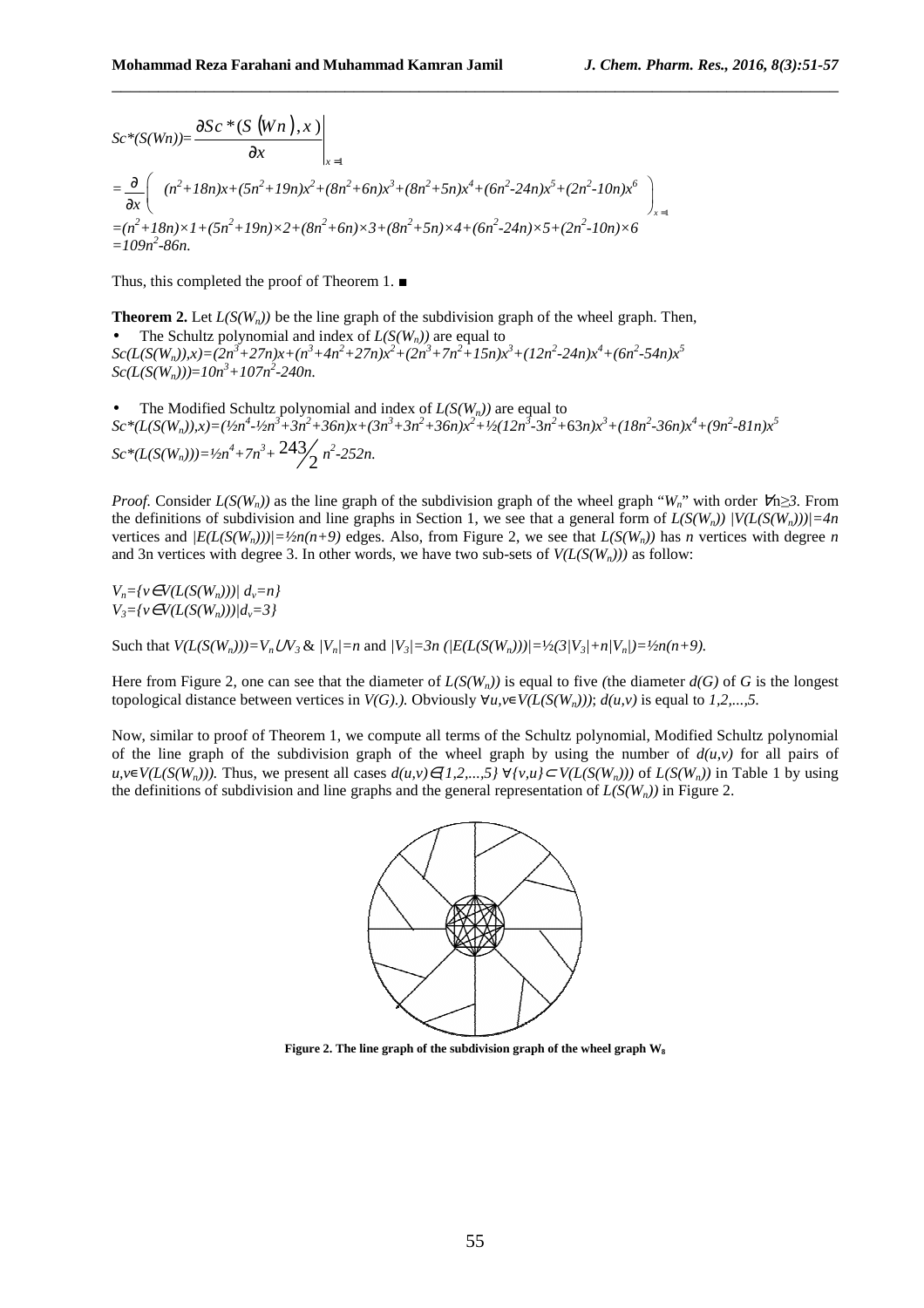| distance $d(u, v)$      | degrees of<br>$d_u \& d_v$ | No. $d(u, v)$ -edges paths                             | term of Schultz polynomial<br>$x^{d(u,v)}$ | term of Modified Schultz polynomial<br>$x^{d(u,v)}$ |
|-------------------------|----------------------------|--------------------------------------------------------|--------------------------------------------|-----------------------------------------------------|
| 1                       | 3 & 3                      | 4n                                                     | 24n                                        | 36 <sub>n</sub>                                     |
|                         | $\overline{3}$ & n         | $\boldsymbol{n}$                                       | $\frac{n^2+3n}{n^3-n^2}$                   | $3n^2$                                              |
|                         | n & n                      | $ E(K_n)  = \frac{1}{2(n^2-n)}$                        |                                            | $\frac{1}{2}n^4 - \frac{1}{2}n^3$                   |
|                         |                            |                                                        | $2n^3 + 27n$                               | $\frac{1}{2}n^4 - \frac{1}{2}n^3 + 3n^2 + 36n$      |
|                         |                            |                                                        |                                            |                                                     |
| $\overline{2}$          | 3 & 3                      | 4n                                                     | 24n                                        | 36n                                                 |
|                         | 3 & n                      | $n^2+n$                                                | $n^3 + 4n^2 + 3n$                          | $\frac{3n^3+3n^2}{n^2}$                             |
|                         | n & n                      | 0                                                      | 0                                          | $\theta$                                            |
|                         |                            |                                                        | $n^3 + 4n^2 + 27n$                         | $3n^3 + 3n^2 + 36n$                                 |
|                         |                            |                                                        |                                            |                                                     |
| $\overline{\mathbf{3}}$ | 3 & 3                      | $2n + \frac{1}{2n(n-1)} + 2n$<br>$= \frac{1}{2}n(n+7)$ | $3n^2 + 21n$                               | $\frac{9}{2}n^2+6\frac{3}{2}n$                      |
|                         | 3 & n                      | $2n(n-1)$                                              | $2n^3 + 4n^2 - 6n$                         | $6n^3 - 6n^2$                                       |
|                         | n & n                      | $\theta$                                               | $\theta$                                   | $\overline{\theta}$                                 |
|                         |                            |                                                        | $2n^3 + 7n^2 + 15n$                        | $6n^3$ - $3/2n^2+63/2n$                             |
|                         |                            |                                                        |                                            |                                                     |
| $\boldsymbol{4}$        | 3 & 3                      | $n(n-2)+n(n-2)$                                        | $12n^2 - 24n$                              | $18n^2 - 36n$                                       |
|                         | 3 & n                      | 0                                                      | 0                                          | 0                                                   |
|                         | n & n                      | 0                                                      | $\theta$                                   | $\theta$                                            |
|                         |                            |                                                        | $12n^2 - 24n$                              | $18n^2 - 36n$                                       |
|                         |                            |                                                        |                                            |                                                     |
| 5                       | 3 & 3                      | $\frac{1}{2}[2n(n-9)]$                                 | $6n^2 - 54n$                               | $9n^2-81n$                                          |
|                         | 3 & n                      | 0                                                      | 0                                          | $\theta$                                            |
|                         | n & n                      | $\theta$                                               | $\overline{0}$                             | $\theta$                                            |
|                         |                            |                                                        | $6n^2 - 54n$                               | $9n^2 - 81n$                                        |
|                         |                            |                                                        |                                            |                                                     |

**Table 2. All coefficients and terms of the Schultz and Modified Schultz polynomials of**  $L(S(W_n)) \not\!{v}d(u,v)=1,2,...,5$ 

\_\_\_\_\_\_\_\_\_\_\_\_\_\_\_\_\_\_\_\_\_\_\_\_\_\_\_\_\_\_\_\_\_\_\_\_\_\_\_\_\_\_\_\_\_\_\_\_\_\_\_\_\_\_\_\_\_\_\_\_\_\_\_\_\_\_\_\_\_\_\_\_\_\_\_\_\_\_

For example, 1n case  $d(u, v)=1$ , we know that all 1-edge-paths of  $L(S(W_n))$  are all edges of  $L(S(W_n))$ , clearly. And all edges of the line graph  $S(W_n)$  are the 2-edge-paths of  $S(W_n)$ . So by according to the proof of Theorem 1, we can conclude the first terms of the Schultz and Modified Schultz polynomials of *L(S(Wn))* of the second terms of the Schultz and Modified Schultz polynomials of *S(Wn)* as follow:

 $[(6 \times 4n + (n+3) \times n + (n+n) \times \frac{1}{2}(n^2-n)]x^2 = (2n^3 + 27n)x^1$ 

and

 $[9 \times 4n + (3n) \times n + (n^2) \times \frac{1}{2}(n^2-n)]x^2 = (\frac{1}{2}n^4 - \frac{1}{2}n^3 + 3n^2 + 36n)x^1$ 

In case  $d(u, v) = 2 \{v, u\} \subset V(L(S(W_n)))$ ; there are  $n^2 + n$  2-edges paths between vertices of the vertex partition  $V_n$  and  $V_3$ such that  $d_u + d_v = n + 3$  &  $d_u \times d_v = 3n$ . Also,  $n + n + 2n$  2-edges paths between all vertices of  $V_3$ , that  $d_u + d_v = 6$  &  $d_u \times d_v = 9$ . And these imply that the second terms of the Schultz and Modified Schultz polynomials of  $L(S(\tilde{W}_n))$  be  $[6 \times 4n + (n+3) \times (n^2+n)]x^2 = (n^3+4n^2+27n)x^2$  and  $[9 \times 4n+(3n) \times (n^2+n)]x^2 = (3n^3+3n^2+36n)x^2$ , respectively.

Now, we present the coefficients and other terms of the Schultz and Modified Schultz polynomials of *L(S(Wn))* in Table 2. Thus, by using the results from above mentions and Table 2, we can compute  $Sc(L(S(W_n)),x)$  and  $Sc^*(L(S(W_n)),x)$  as follow:

$$
Sc(L(S(W_n)),x)=(2n^3+27n)x+(n^3+4n^2+27n)x^2+(2n^3+7n^2+15n)x^3+(12n^2-24n)x^4+(6n^2-54n)x^5
$$

$$
Sc*(L(S(W_n)),x)=(1/2n^4-1/2n^3+3n^2+36n)x+(3n^3+3n^2+36n)x^2+1/2(12n^3-3n^2+63n)x^3+(18n^2-36n)x^4+(9n^2-81n)x^5
$$

Finally, the Schultz and Modified Schultz indices of the line graph of the subdivision graph of the wheel graph  $L(S(W_n))$  are equal to

$$
Sc(L(S(W_n))) = \frac{\partial Sc(L(S(W_n)), x)}{\partial x}\Bigg|_{x=1} = 10n^3 + 107n^2 - 240n,
$$